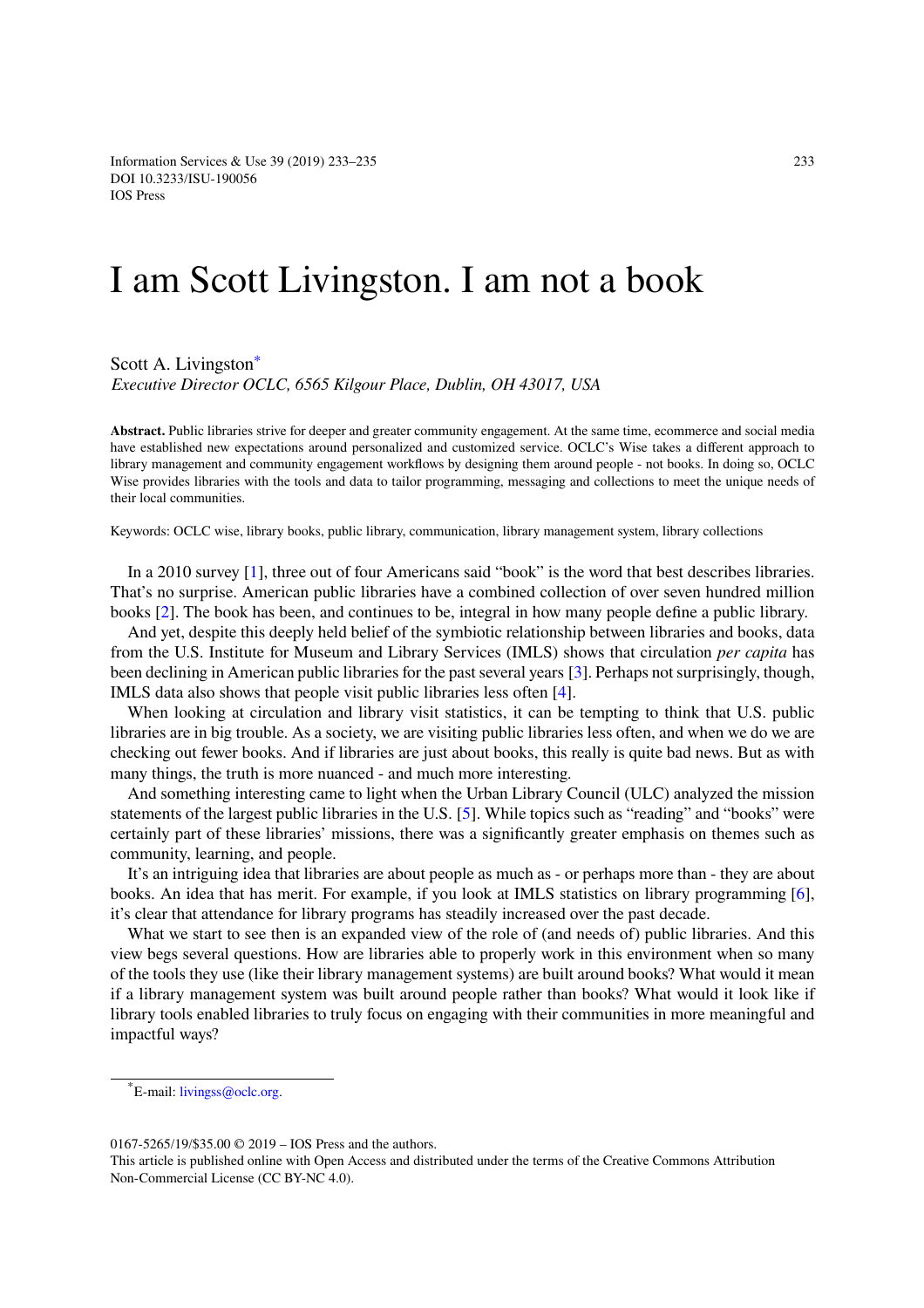These questions have driven OCLC to introduce OCLC Wise®, the first community engagement system for U.S. public libraries. While Wise includes many of the functions of traditional integrated library systems (ILS) such as circulation, acquisition, and discovery; it is designed around people, not books. As a result, Wise offers a holistic approach that includes customer relationship management (CRM), a marketing workbench, and robust analytics.

Yes, many libraries use specific solutions for several of these functions, and this often means moving sensitive data among various systems. Wise fully integrates these capabilities to support libraries with streamlined, timely, and data-driven decisions.

Here are two brief examples that show this in practice. Let's say a library wants to offer a program on organic gardening. Typically, staff would create the program and promote it through a newsletter or other homogenous communication channel. This broad and undifferentiated audience means many people who may have little interest in organic gardening are notified. Frequently mistargeting audiences results in lower engagement with library communications - a disadvantage to both the library and its patrons.

Wise empowers libraries to send targeted messages to patrons who have expressed an interest in this sort of engagement. Library staff can create an invitation list based on a variety of demographic and transactional factors (e.g., individuals over the age of eighteen who have checked out a gardening book in the past six months). The ultimate result: more attendance and reduced communication fatigue.

Wise places a high importance on patron privacy. It is important to note that neither library staff nor invitees can see any personally-identifiable information. Likewise, libraries and patrons have control over who participates in this sort of targeted invitation, based on library policy and patron preference. And, patrons always have the option to opt out of these types of communication from their online account.

Evidence-based collection management is another example of how Wise supports a true customercentric approach. Wise relies on aggregated, anonymized circulation data to help libraries better balance and maintain collections overall, and at the branch level. Staff can use this information to make informed decisions about how to grow or not grow their collection, redefine their library space, and even how to improve programming.

For example, libraries can set a circulation threshold after which a book needs to be manually reviewed to determine if it is damaged and should to be replaced. Wise can also look at circulation by subject within and across branches to notify library staff about popular subjects that are underrepresented in any given branch.

Wise is designed around people and driven by data. It provides libraries with the tools and information they need to better serve the changing needs of their communities and have more impact on people's lives. For more information about Wise, please visit: oc.lc/wise.

## **About the Author**

Scott Livingston is currently an Executive Director at OCLC where he leads the product management team for Library Management Services, which includes WorldShare Management Services, Worldshare Platform applications, EZproxy and CONTENTdm. He also leads OCLC's product operations and market segment strategy team.

Prior to joining OCLC, Scott was Senior Vice President at Cision and was responsible for global product planning and marketing as well as US public relations, specialized sales and customer service operations. Previously, Scott was Vice President at LexisNexis Group and headed the public records solutions for legal